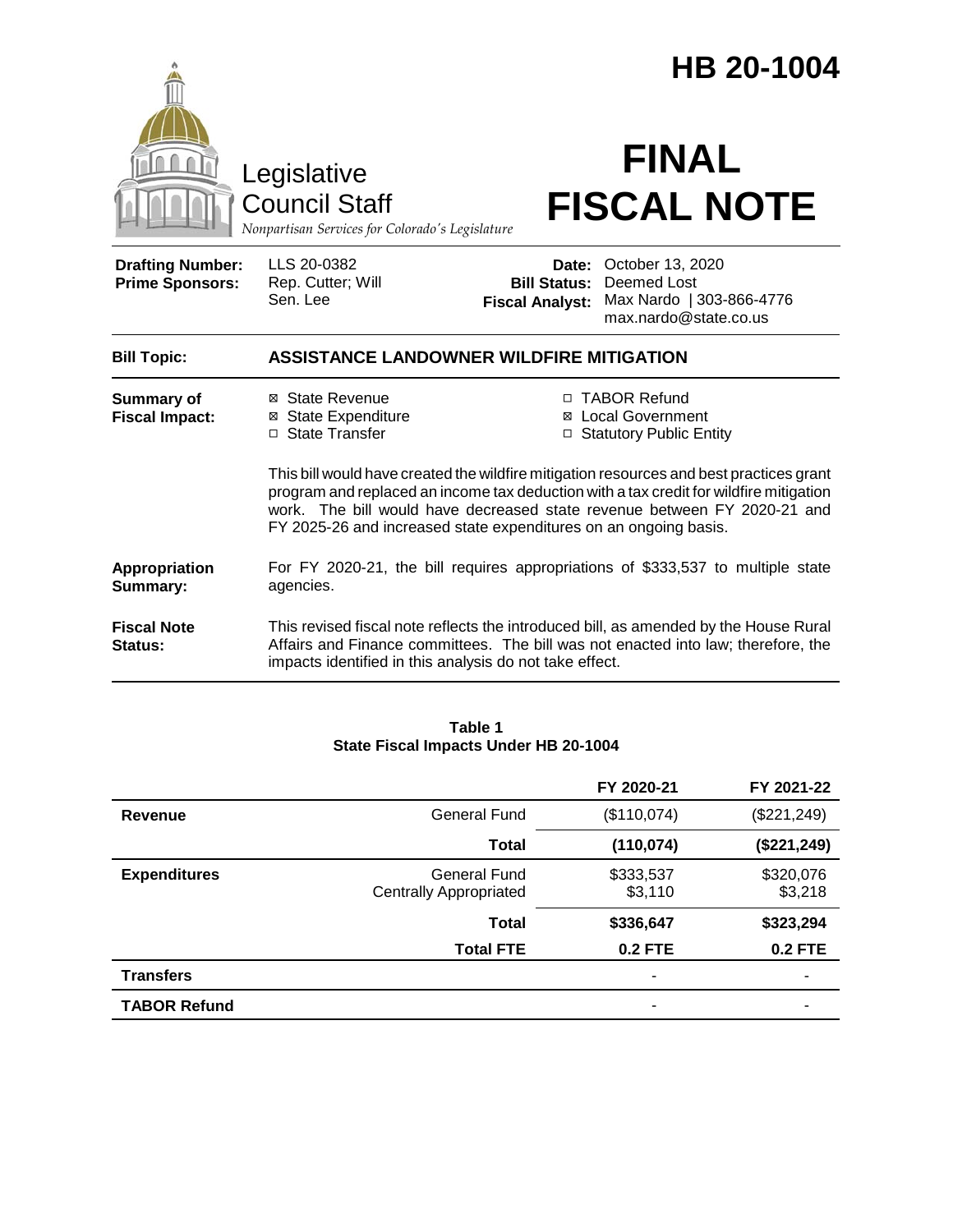October 13, 2020

# Page 2 **HB 20-1004**

# **Summary of Legislation**

This bill creates the Wildfire Mitigation Resources and Best Practices Grant Program in the Colorado State Forest Service (CSFS) in the Department of Higher Education (DHE). Local governments, special districts, tribal agencies or programs, and nonprofit organizations are eligible for grant funding to be used to conduct outreach to landowners to inform them of best practices and resources available for wildfire mitigation. Grants must be awarded by January 1 of each year and a report on the grant program must be submitted to the General Assembly by September 1, 2021, and each year thereafter. The grant program is repealed January 1, 2025.

For tax years 2021 through 2025, the bill creates a state income tax credit for costs incurred in performing wildfire mitigation measures. The amount of the tax credit is 25 percent of up to \$2,500 in qualified costs. The credit is available to landowners with federal taxable income up to \$120,000, is non-refundable, and cannot be carried forward to subsequent tax years. The bill also eliminates the wildfire mitigation income tax deduction beginning tax year 2021, which under current law is in effect through tax year 2024.

# **Background**

In tax year 2018, 1,748 taxpayers claimed the wildfire mitigation tax deduction, totaling \$2.2 million in aggregate deductions on income tax returns. This reduced state General Fund revenue by approximately \$103,000. Of these taxpayers, 47 percent had federal taxable income below \$120,000, which amounted to 41 percent of total deductions in dollar value.

# **State Revenue**

The bill decreases state General Fund revenue by an estimated \$110,074 in FY 2020-21 and \$221,249 in FY 2021-22. Table 2 shows the net impact on the General Fund through the period that the income tax credit is available. The tax credit figures for FY 2020-21 and FY 2025-26 represent a half-year impact. The actual reduction in state revenue may be greater than estimated if wildfire mitigation work occurs at a greater rate due to the availability of the income tax credit.

Eliminating the income tax deduction and establishing a tax credit have offsetting impacts to the General Fund beginning in FY 2020-21. The net impact of this is a revenue reduction each year because tax deductions reduce a tax bill by the size of the deduction multiplied by the state income tax rate of 4.63 percent, whereas this tax credit reduces a final tax bill by 25 percent of eligible expenditures.

The estimated revenue impact is based on a five-year average of wildfire mitigation spending through 2018, adjusted to reflect future population growth.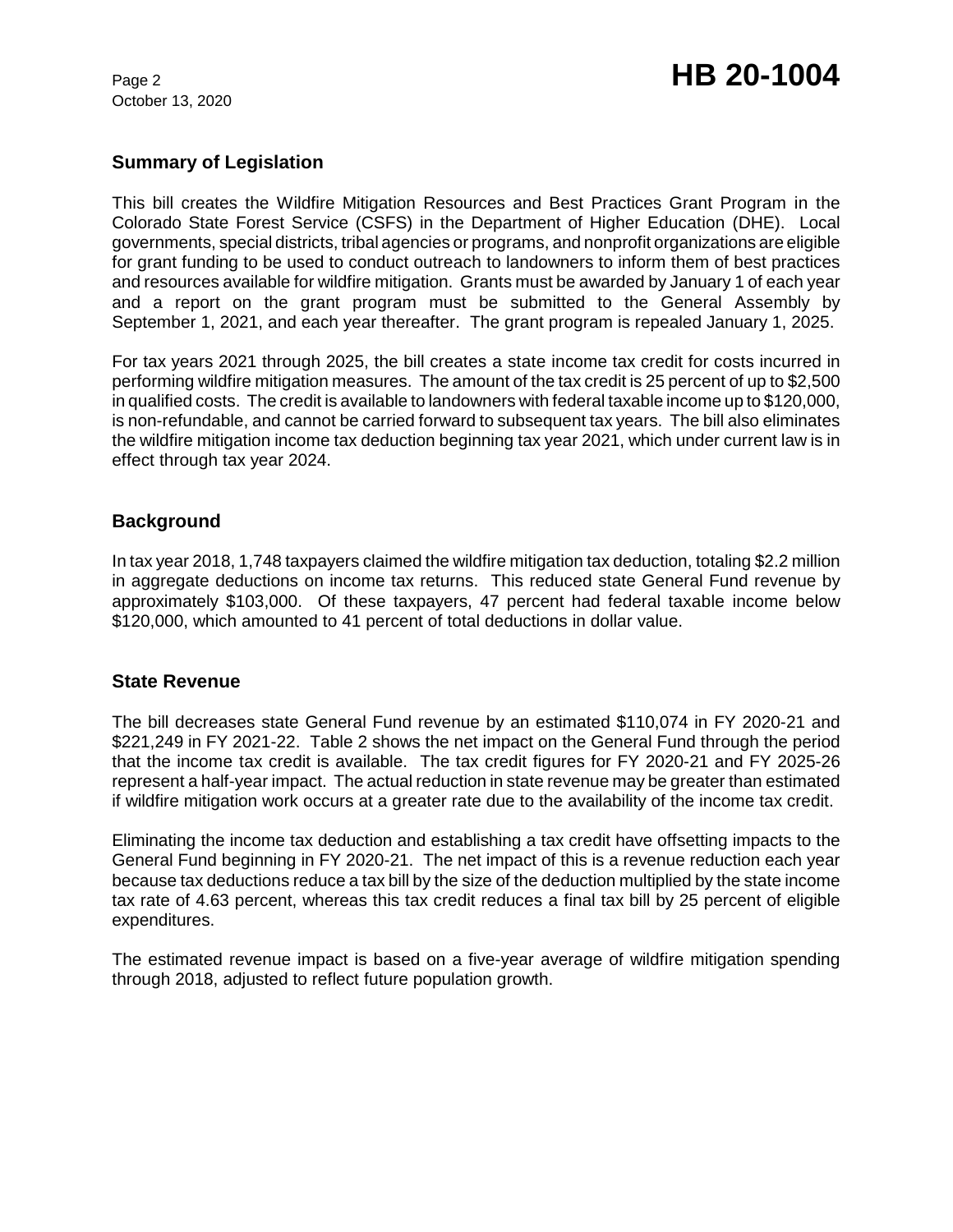# Page 3 **HB 20-1004**

October 13, 2020

| <b>Fiscal Year</b> | <b>Elimination of</b><br><b>Tax Deduction</b> | <b>Tax Credit</b> | <b>Net Impact</b> |
|--------------------|-----------------------------------------------|-------------------|-------------------|
| FY 2020-21         | \$32,114                                      | (\$142, 188)      | (\$110,074)       |
| FY 2021-22         | \$64.548                                      | (\$285,797)       | (\$221, 249)      |
| FY 2022-23         | \$65,194                                      | (\$288,655)       | (\$223,461)       |
| FY 2023-34         | \$65,846                                      | (\$291,542)       | (\$225,696)       |
| FY 2024-25         | \$33,087                                      | (\$294,457)       | (\$261,371)       |
| FY 2025-26         |                                               | (\$147,961)       | (\$147,961)       |

### **Table 2 General Fund Revenue Impacts Under HB 20-1004**

# **State Expenditures**

 $\overline{\phantom{0}}$ 

The bill increases General Fund expenditures by \$336,647 and 0.2 FTE in FY 2020-21, and by \$323,294 and 0.2 FTE in FY 2021-22 and future years. These costs are shown in Table 3 and described below.

|                                       | FY 2020-21     | FY 2021-22     |
|---------------------------------------|----------------|----------------|
| <b>Department of Higher Education</b> |                |                |
| <b>Personal Services</b>              | \$13,154       | \$14,350       |
| <b>Operating Expenses</b>             | \$2,510        | \$2,510        |
| Grant Program                         | \$300,000      | \$300,000      |
| Centrally Appropriated Costs*         | \$3,110        | \$3,218        |
| <b>DHE Subtotal</b>                   | \$318,774      | \$320,078      |
| <b>FTE</b>                            | <b>0.2 FTE</b> | <b>0.2 FTE</b> |
| <b>Department of Revenue</b>          |                |                |
| Changes to Tax Forms                  | \$17,873       | \$3,216        |
| <b>Department of Revenue Subtotal</b> | \$17,873       | \$3,216        |
| Total                                 | \$336,647      | \$323,294      |
| <b>Total FTE</b>                      | $0.2$ FTE      | 0.2 FTE        |

#### **Table 3 Expenditures Under HB 20-1004**

 *\* Centrally appropriated costs are not included in the bill's appropriation.*

**Department of Higher Education.** Beginning in FY 2020-21, the CSFS requires \$300,000 to issue grants, assuming 30 grants averaging \$10,000 will be awarded. Because this grant program is open to local governments, special districts, tribal, and nonprofit organizations, the number of grant applications could greatly exceed 30 and it is assumed appropriations adjustments will be requested through the annual budget process, if needed. DHE also requires 0.2 FTE to administer the grant